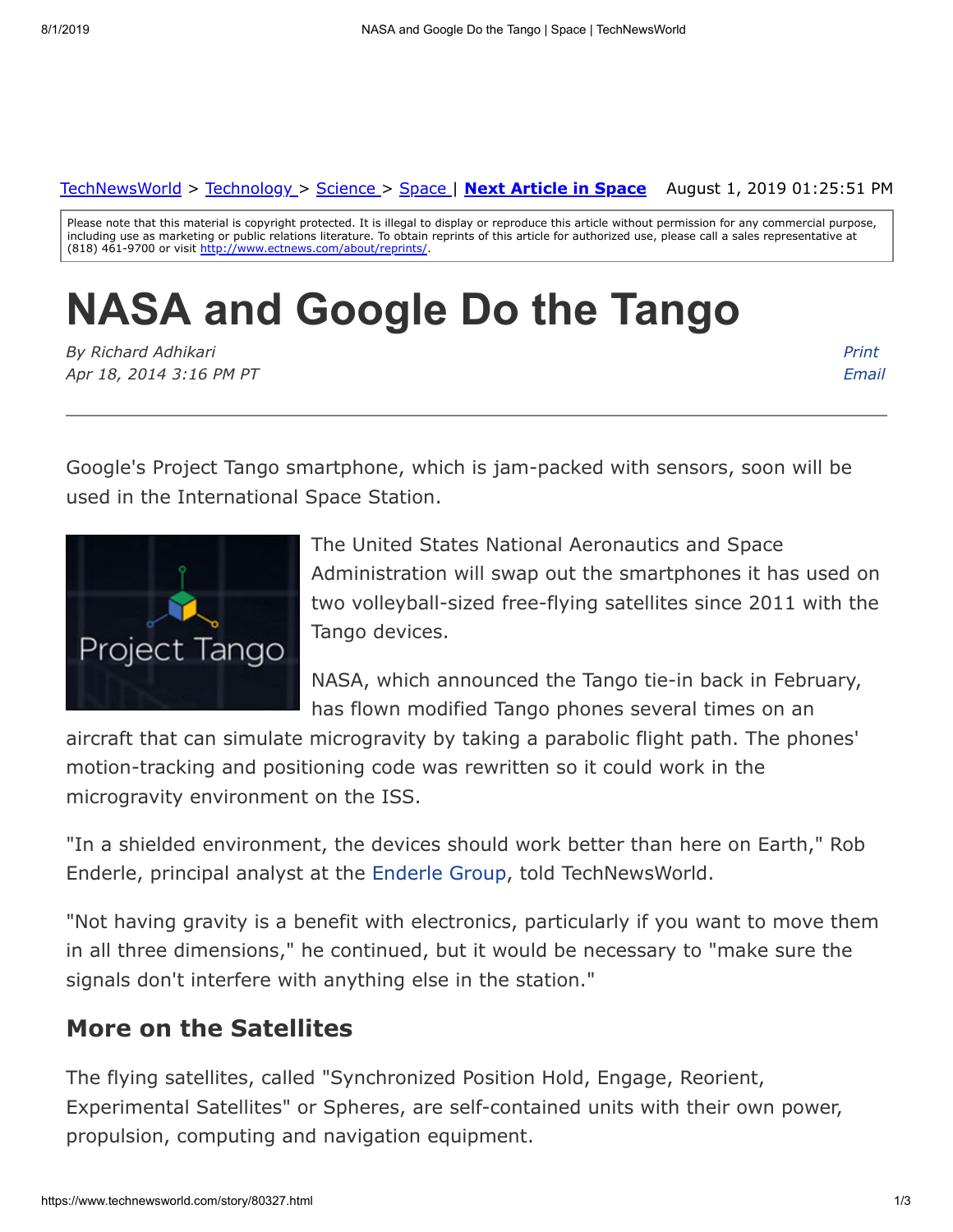They also have expansion ports for additional sensors and appendages such as cameras, wireless power transfer systems and smartphones.

The smartphones let the Spheres take pictures and videos, conduct inspections, make calculations, and make real-time data transfers to the computers aboard the space station via WiFi, and to mission control back on Earth.

Astronauts on board the ISS have conducted 77 investigations using Spheres to test techniques for tasks including automated docking of service satellites and emergency repairs.

## **Stepping Out With Tango**

The addition of the Tango smartphones will let researchers control the Spheres in realtime in space and from ground control stations on Earth.

In future, free-flying robots such as the Spheres might be used to inspect the exterior of the ISS or of deep space vehicles. So far, the Spheres have been used only inside the ISS.

"These increasingly sophisticated mobile devices could, after being our primary communication devices for two to three years, get a second life as spacecraft that could be used for Earth observation, monitoring asteroids and small bodies, and an avenue to perform science experiments in space," Jekan Thanga, an assistant professor at [Arizona State University's School of Earth and Space Exploration,](http://sese.asu.edu/) told TechNewsWorld.

### **Making the Tango Fit for Space**

Tango devices may have to be heavily modified for use in space outside the ISS.

"The biggest challenge with using smartphones, as with other electronic devices, is determining robustness to the radiation in space," Thanga said.

While mass-manufactured smartphones are good enough for short-term missions in low-Earth orbit, they will "have to meet much higher standards if they are brought on board for spaceflight missions," he noted.

Smartphones likely will need radiation hardening and possibly some way to be heated to ensure they don't freeze in the depths of space, Enderle suggested.

Touchscreens will be a no-no because "astronauts' gloves would be really huge," Enderle continued. Voice control via radio might be a better option.